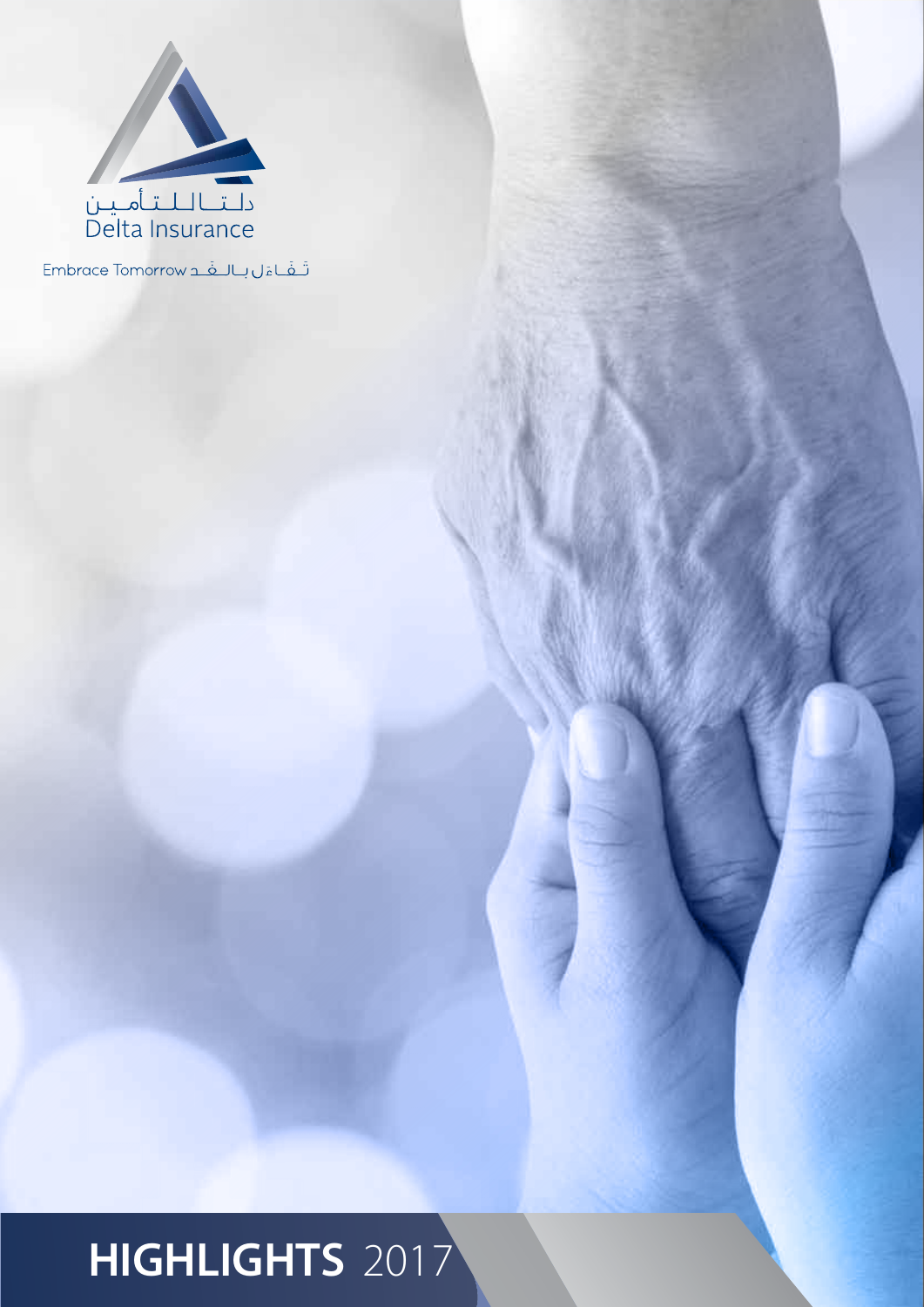### 2017 **HIGHLIGHTS**

#### Letter from the **EDITOR**

Welcome to **Delta Insurance** Newsletter! As part of our own expansion and growth, we're excited to launch our first Newsletter, which will take you on a journey through the most recent news and updates of the first quarter of 2017.

With each passing year, businesses change, economies rise and fall and the Internet faces the most change of all. It's our responsibility to embrace this change.

At this point, we reemphasize on the compelling role insurance plays in helping the region address its challenges, making financial markets more proficient, and nurturing foreign investments and trade.

Above all, it helps in creating employment opportunities while fostering the growth of the middle class and promoting sustainable economic expansion.



### **Mr. Ghassan Nuqul**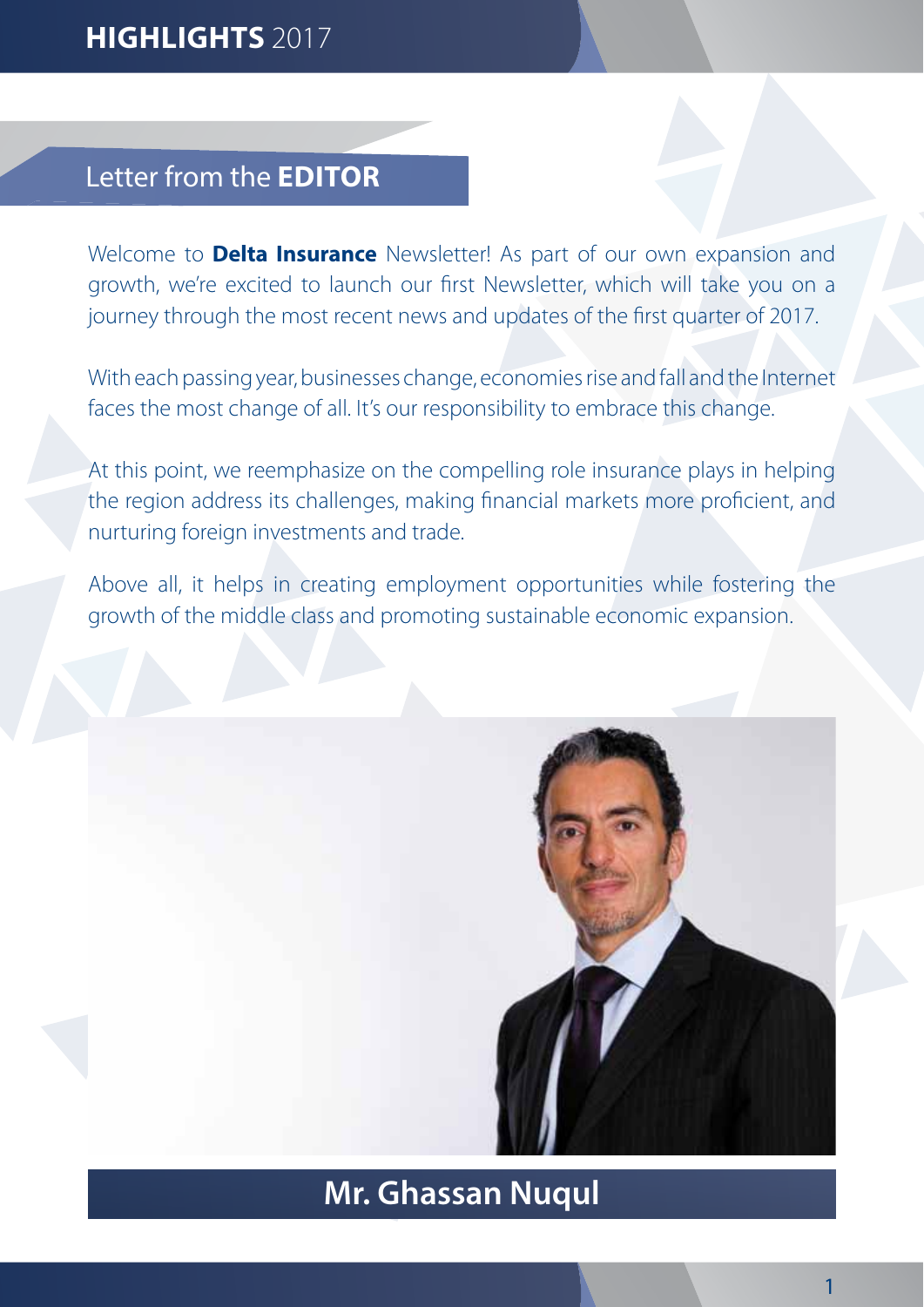#### 2017 **HIGHLIGHTS**

In fact, studies prove that lack of consumer education and awareness is a major flaw that is precluding insurance from playing an even bigger role in the MENA countries. For that, Delta has amplified its social media presence with a strong awareness campaign to better inform people about the brand. This action was to support our planned, ongoing and active social media channels that aim to bring us closer to people.

With the change in people's habits and their attachment to social media platforms, we seized this opportunity by utilizing these channels to better listen to people's feedback and likewise, work well on improving how we serve them. Through social .the media we opened a channel for people to hear us, and for us to listen to them.

Furthermore, we assembled insightful industry news and shared other insurance tips which our experts obtained by experience to bring you information that we believe is of importance to you.

Our journey through the newsletter takes you on other stops where you can get a glimpse of what's happening inside an insurance company.

We have a vibrant and exciting environment with many thoughtful stops that we are delighted to share. We share this newsletter in hopes that you will find great value in its content.

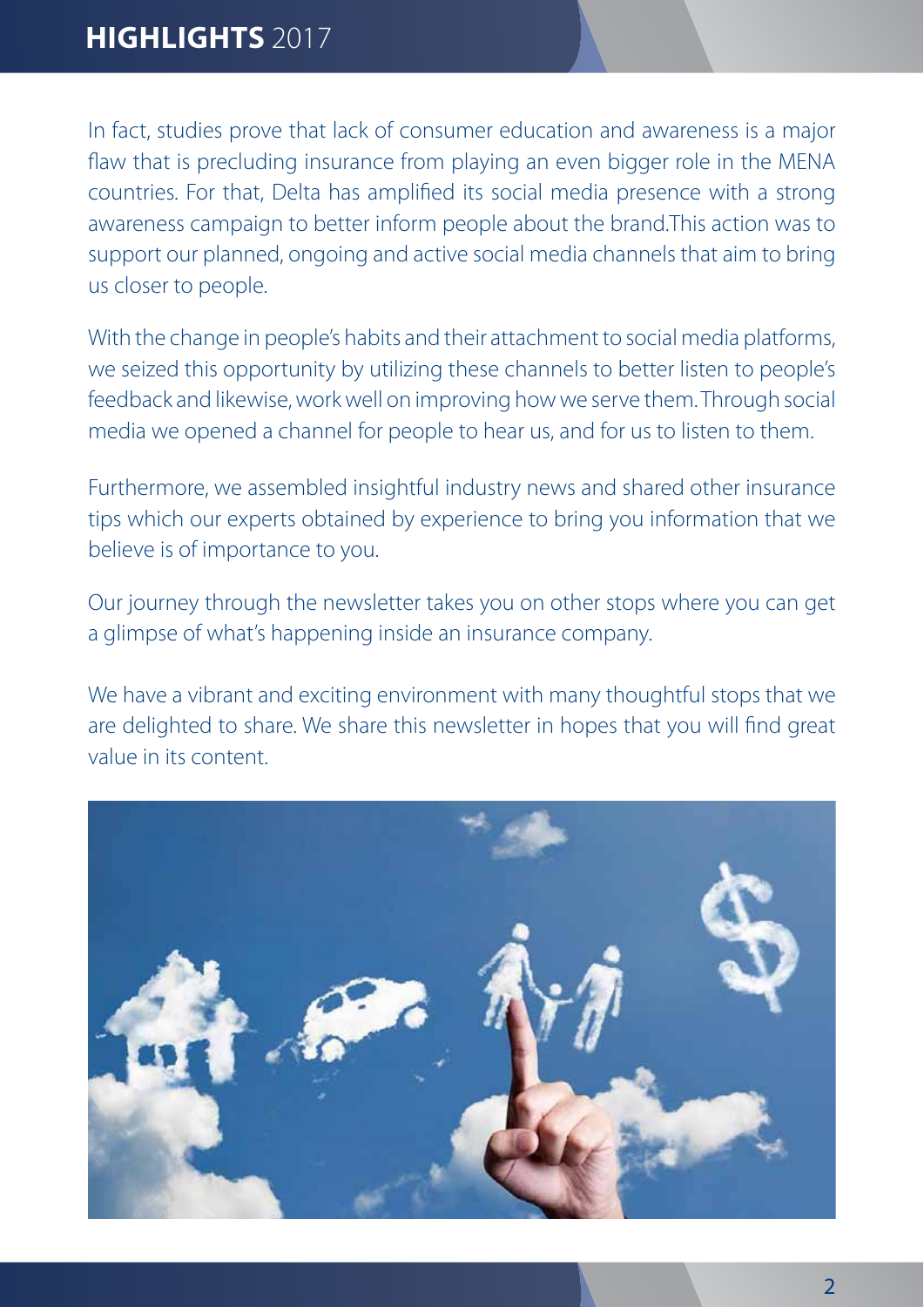### **New SOCIAL MEDIA CHANNELS** for Delta

To better connect with our clients and provide them with handy and useful information whenever and wherever they need it, we initiated our own social media channels on Facebook and LinkedIn

For our clients' convenience, we are a click away, ready to respond to any questions or concerns. Our Facebook page also echoes our care for our clients through providing helpful information and practical insights on how to adopt a healthy and safe lifestyle. Not only that, but our Facebook also sheds light on the work environment that our employees enjoy, as well as the activities and events that are taking place.

Supporting our Facebook and LinkedIn pages will assist us in sharing industry news and important updates that our clients would like to be abreast with.

Follow our Facebook and LinkedIn pages to stay updated with our news:





### **Uplifted WEBSITE**

. We have uplifted our website for an enhanced and a comprehensive user experience. With its modern design and easy browsing techniques, our website provides a full insight into **Delta**, products range, dedicated and segmented personal and corporate products for an advanced navigation process, as well as the exclusivities our products offer.

A user may directly connect with us, submit any suggestions or complaints, or submit the CV for available vacancies or future openings.

Navigate our website to know us better **www.delta-ins.com**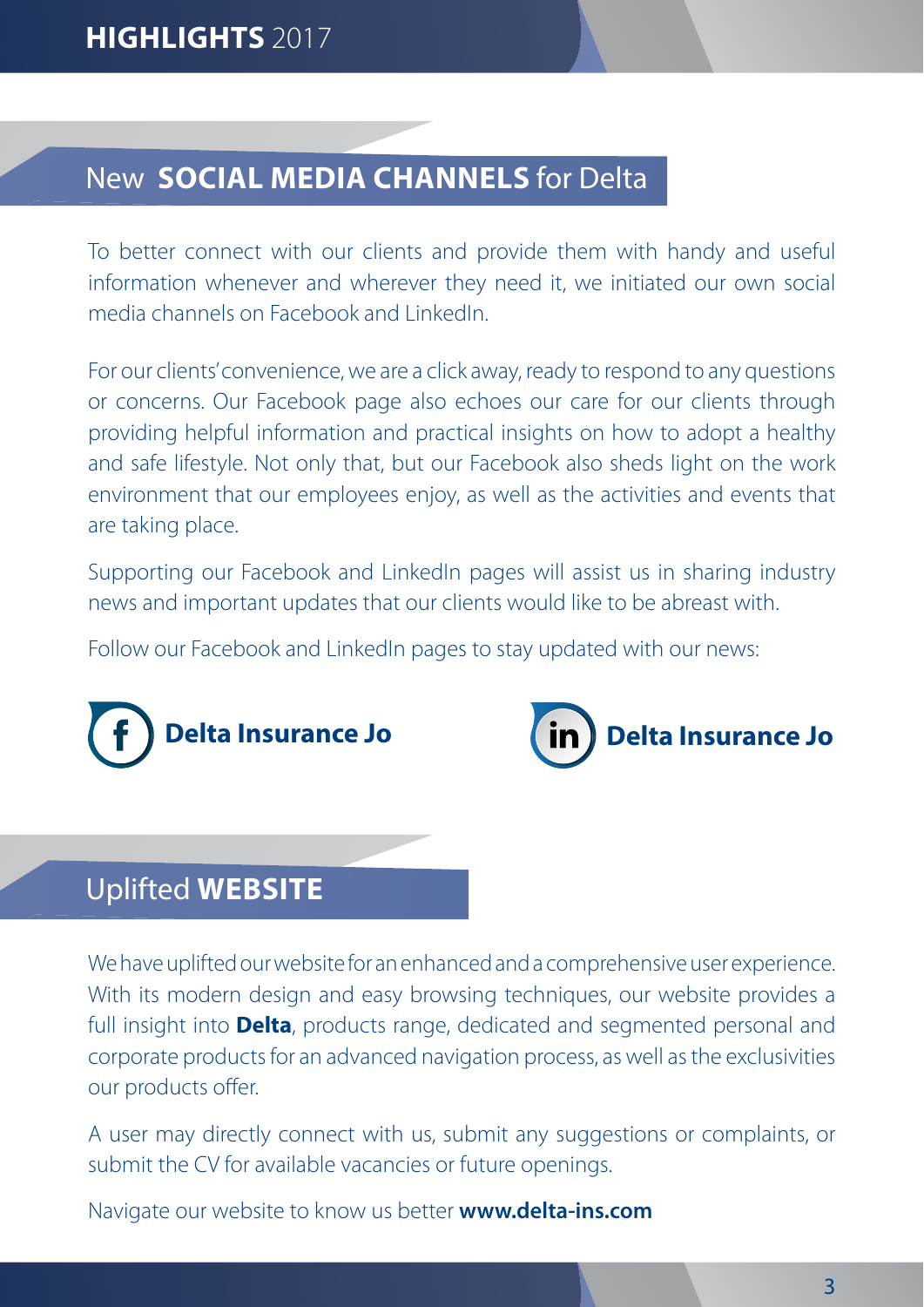## **Delta NEWS**

#### **1.** Employees' New Year's Lunch and Appreciation

As part of our annual activity of having a New Year's lunch for all employees, this year had a different flavor

On January 17<sup>th</sup>, we held our New Year's lunch at the Grand Hyatt Hotel, where our employees gathered, socialized and enjoyed a day away from work routine. To some employees, 2017 is a milestone in their career having completed 15, 20, and 30 years or more at **Delta**. Their great efforts, professionalism and ceaseless passion cannot be but .celebrated

Therefore, our General Manager, Mr. Zaki Noursi, surprised those employees and awarded them during the corporate lunch for being role models in exemplifying what a great employee it is to be.

**Delta** is proud to reward outstanding performance for employees that have been working and developing Delta for a long time, Mr. Ali Merei for over 38 years, Mr. Aktham Zahran for over 30 years and Mr. Majed Abu Dakar for over 29 years.

#### **2. FATCA Workshop**

In efforts to comply with the U.S. Foreign Account Tax Compliance Act of 2010 (FATCA), our employees at the Internal Audit and Compliance Department took a workshop training on FATCA rules and regulations. The Act fights offshore tax abuses by U.S. expatriates who own financial accounts and assets outside the US by requiring Foreign Financial Institutions (FFIs) to submit reports of US customers and their wealth.

The FATCA Workshop aimed to help the employees run a smooth system to meet the FATCA requirements and business implications.

#### **3.** Magma Partnership

We make sure not to miss an opportunity to provide our clients with the opportunity to embrace a healthier lifestyle. This is where our partnership idea with Magma Gym was inspired.

Because we truly care about our clients' well-being, we invited them to enjoy a rewarding experience at Amman's most upscale and comprehensive fitness center, Magma, Interested clients received exclusive membership rates offered by Delta to encourage them to include exercise as part of their healthy lifestyle.

#### **4. New Board Member**

Delta Insurance is pleased to announce the new member of the board Mr. Basem Issam Salfiti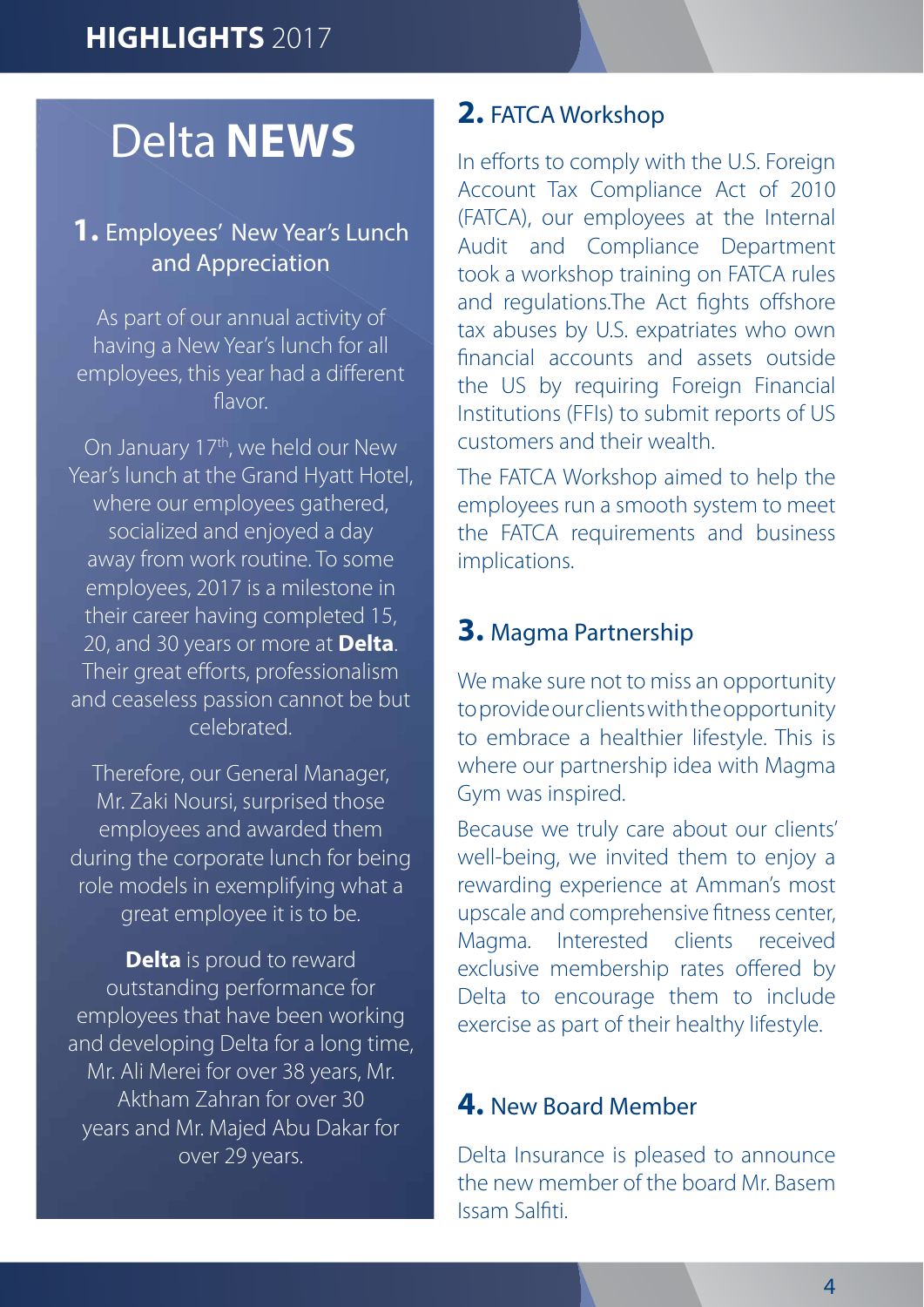# **CORPORATE SOCIAL RESPONSIBILITY**

#### **1.** ENF Workshop

At **Delta**, we believe that serving our society is part of our responsibilities. We believe in the importance of corporate social responsibility, and it is within our core mandate to give importance to society as much as we do to clients.

For this reason, we have partnered with the Elia Nuqul Foundation, where we ensure and sponsor the education of two students.

Stemming from our faith that education is a prerequisite to success in life; we -as an insurance company- always highlight the importance of planning and insuring education, and acknowledge the goals of individuals who grow up with few choices and opportunities. We feel responsible for providing the unprivileged with the education they need to move on.

As quoted by our General Manager Mr. Zaki Noursi, "We genuinely believe in the positive impact of contributing to the local community through investing in education for its lasting impact on individuals and society alike. In supporting young and ambitious scholars, we empower them with a lifelong merit that ensures better opportunities, so they can truly embrace tomorrow."

We chose Elia Nugul Foundation, as it's a solid and sustainable foundation that does not only provide students with the education they need, but also equip them with the skills, tools and knowledge to excel and enhance their employment opportunities to explore their desired career paths.

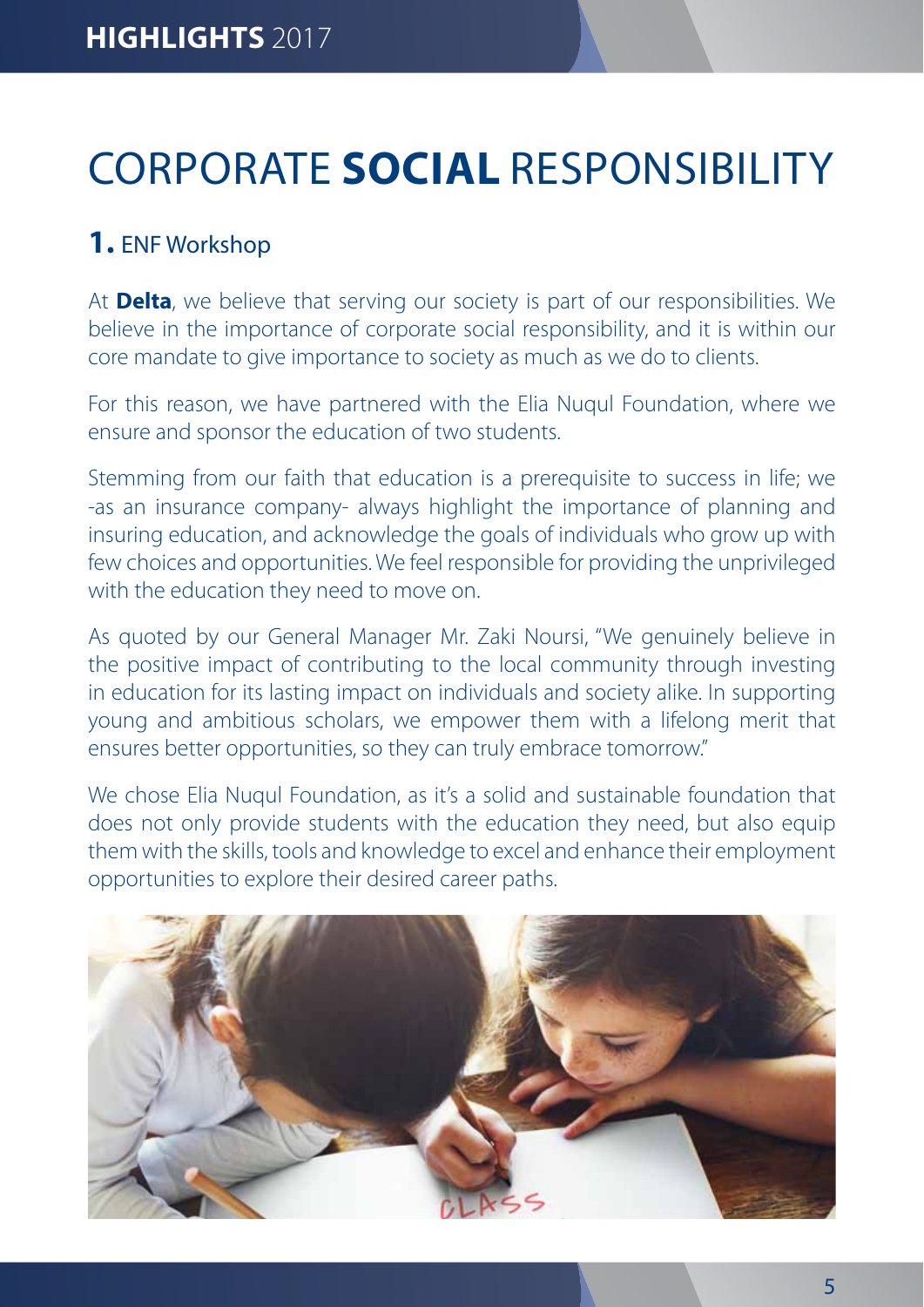#### **2.** Sponsoring The Little League

In light of **Delta**'s strong belief in the importance of physical activity and maintaining a healthy lifestyle for children, we sponsor little league teams in a number of schools.

Most recently, Delta sponsored the little league team of the Promise Welfare Society and Rosary School. Sponsoring sport activities for youth is main stay of our social responsibility commitment.

Through activities like the Little League, we hope to encourage, support, and engage with children while educating them on the impact of adopting a healthy .routine

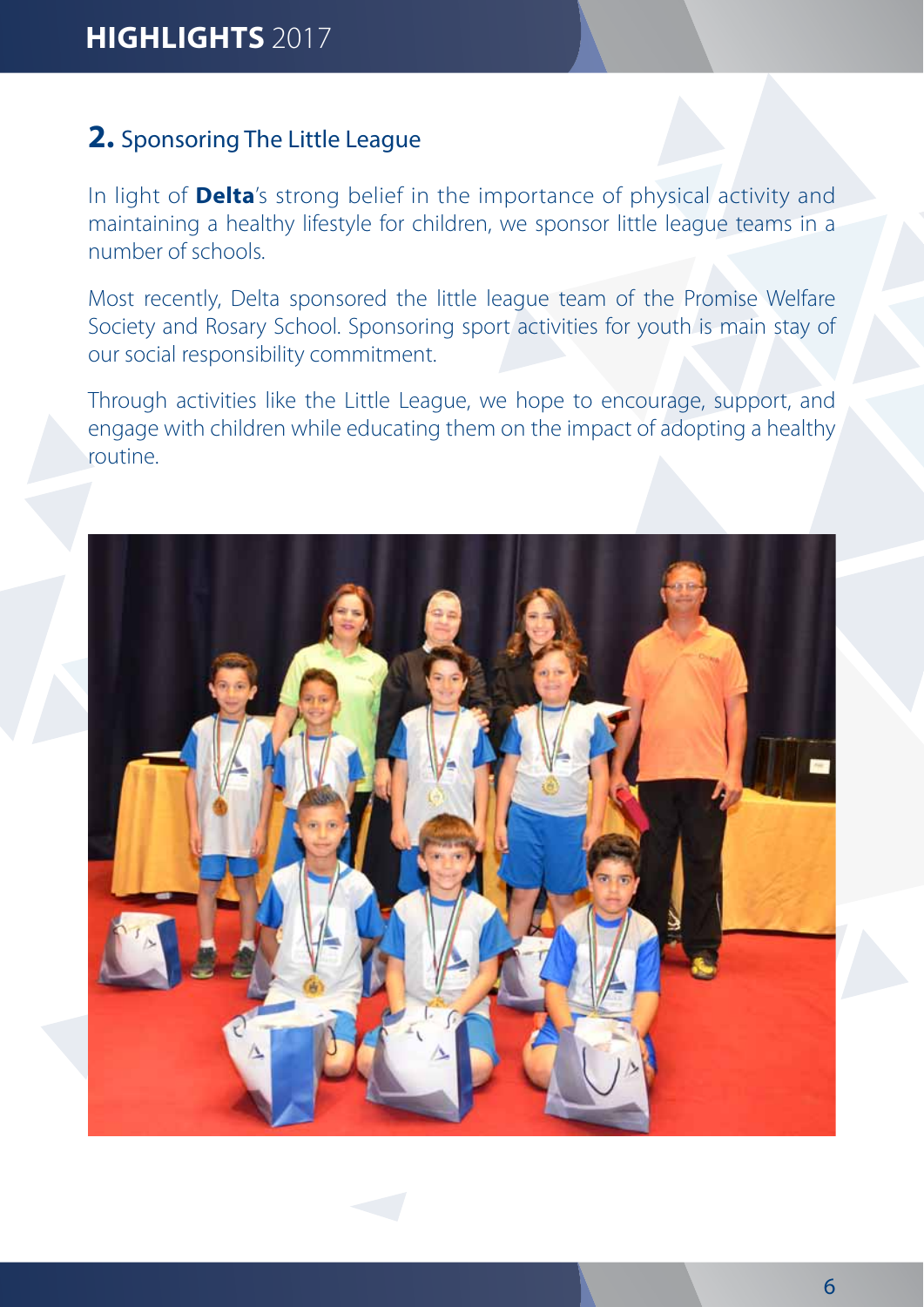## **INSURANCE TIPS** YOU NEED **TO KNOW**

You sign the documents, pay the premiums, but what else do you need to know to get the most out of your insurance?

Here are important tips that we hope will make the process smoother, eliminating frustrating false starts and unnecessary bumps in the road.

**Know what your policy covers**

Make sure you understand your policy. Your adviser is here to ensure you know exactly what you're covered for and how the claims process.

**Inform straight AWAY OF any potential claim**

Contact the claims department as soon as you can and they will let you know what information they need.

Many policies exclude claims that have not been notified within a certain period.

Therefore, ask for a summary of cover in the form of a cover note or certificate of .insurance

### **Renew your policy regularly**

It may seem like it comes around quicker every year, but a lot can happen in 7 months. Renewing your insurance policies regularly can save you money and ensure you always have the right level of cover.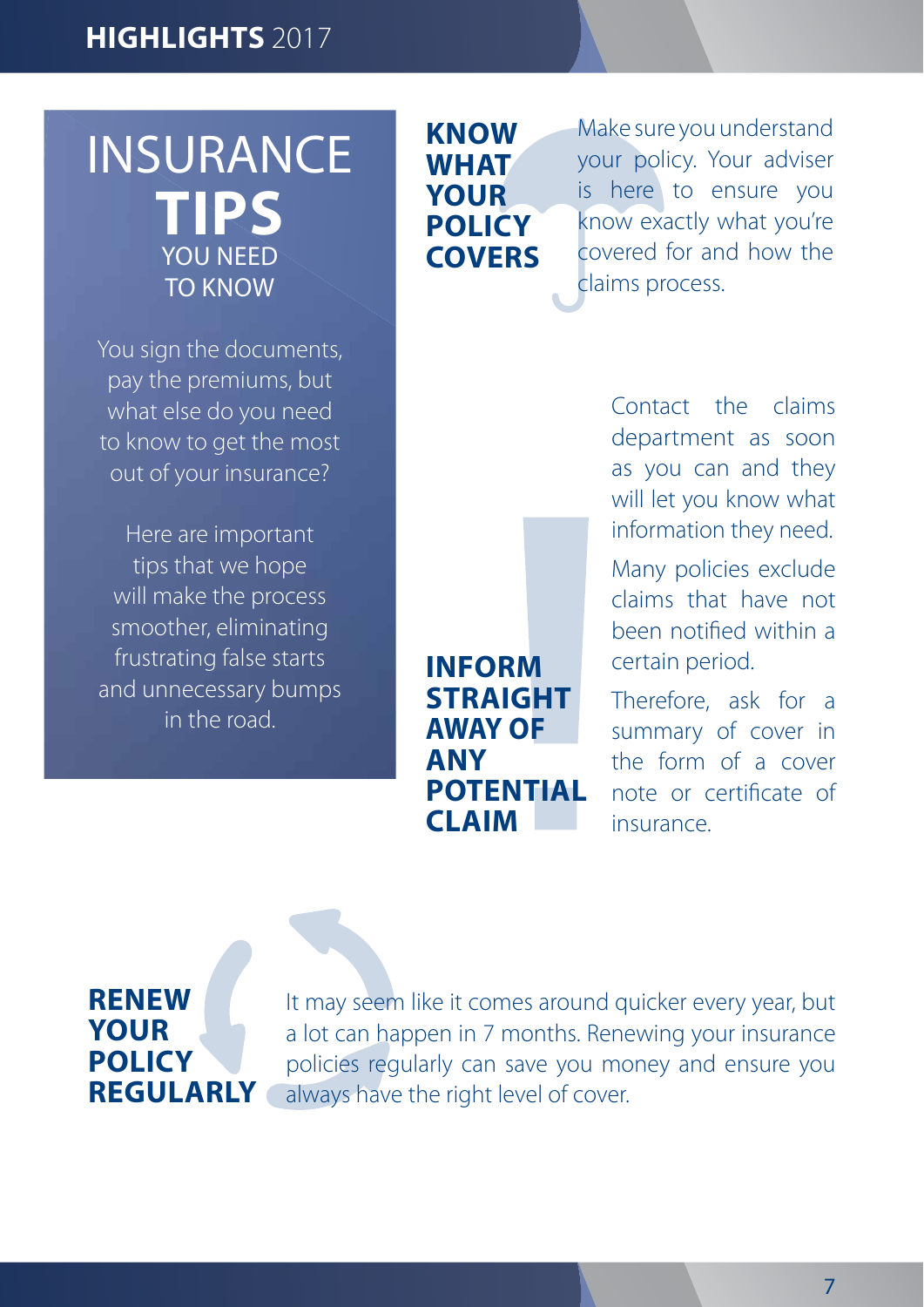#### **KEEP YOUR insurer updated**

Inform your insurer of any changes, big or small, that may need to be updated on your policy. The sooner you inform, the better the insurer can help ensure the claims process is smooth and handled well

#### **LOOK** AT **THE QUALITY OF THE provider**

An insurance policy is only as good as the company that provides it.

You want to make sure you choose a company you can rely on when you need your coverage, and which invests your premium in a highly prudent manner in order to pay the claims of its policy holders.

#### **ADD TO YOUR vocabulary**

Insurance can be confusing, with terms like "premium", "deductible", "beneficiary" and many more. We have put together a bilingual glossary in our website" www.delta-ins.com" that includes important insurance terms to help you understand them better.

#### **!RELAX**

We at **Delta** are here to make it easier for you. From helping you choose the right insurance at a price you can afford, to keeping your policies up to date and being your biggest supporter at claims. We are here to take care of you.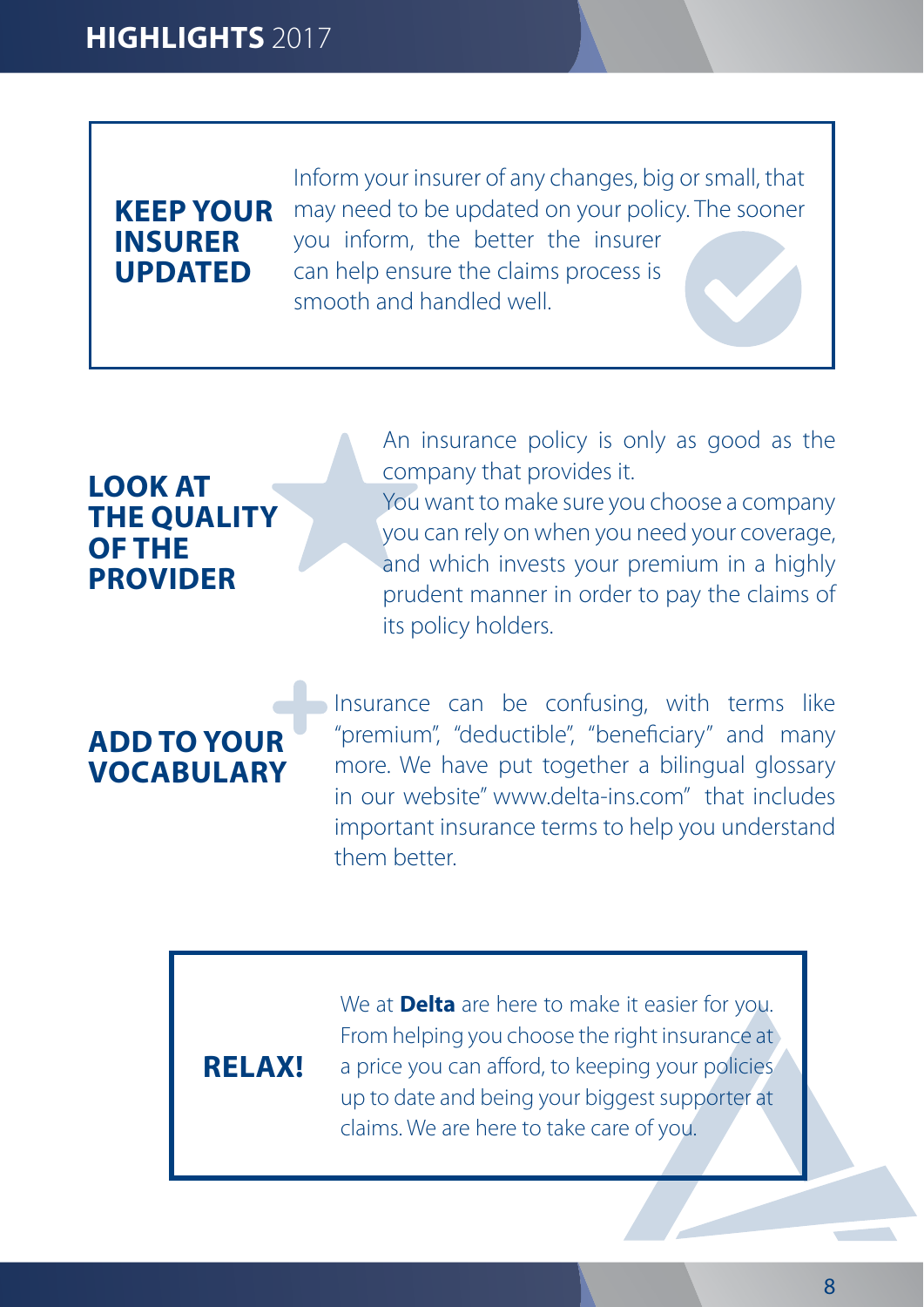# **EMPLOYEE COLUMN**

#### **Underwriter Life**

Is the person who examines the life insurance claims submitted to the company by the clients, the most important duties of the assessment of the proportion of potential risk and the likelihood of increasing in the .future

The Life Insurance Officer has experience in the insurance sector, as well as a medical background



that enables him to understand doctors reports, laboratory tests and even x-ray results, in order to evaluate the client's health status and provide him with the best coverage and prices in accordance with the principles of the subscription. In the event of the insured's declaration of a particular illness, the life insurance officer must evaluate the health status of the client and take the appropriate decision which includes the following:

**1.** Placement of the client with optimal insurance coverage based on the preliminary study of the customer's health status according to the request of the insurance. Some cases may include transferring him to a doctor for specific tests or, laboratories or hospitals to obtain sufficient information about the insurance applicant.

**2.** After verifying all the information about the insurance applicant, the Life Insurance Officer shall make the decision according to the classification of the health condition, the severity of the disease, if any, and the extent of its development with age.

**3.** Studying the compensation based on the conditions and coverage of the insurance policy for the applicant based on his health study.

My degree in pharmacy has helped me understand and study the health condition of my client's, and give them the appropriate coverage accordingly in a more precise and appropriate manner to the health condition and requirements of the **Masou Al Sima Al Masou Al Sima Al Masou Al Sima Al Masou Al Sima Al Masou Al Sima Al Masou Al Sima Al Masou Al** 

**Underwriter Life**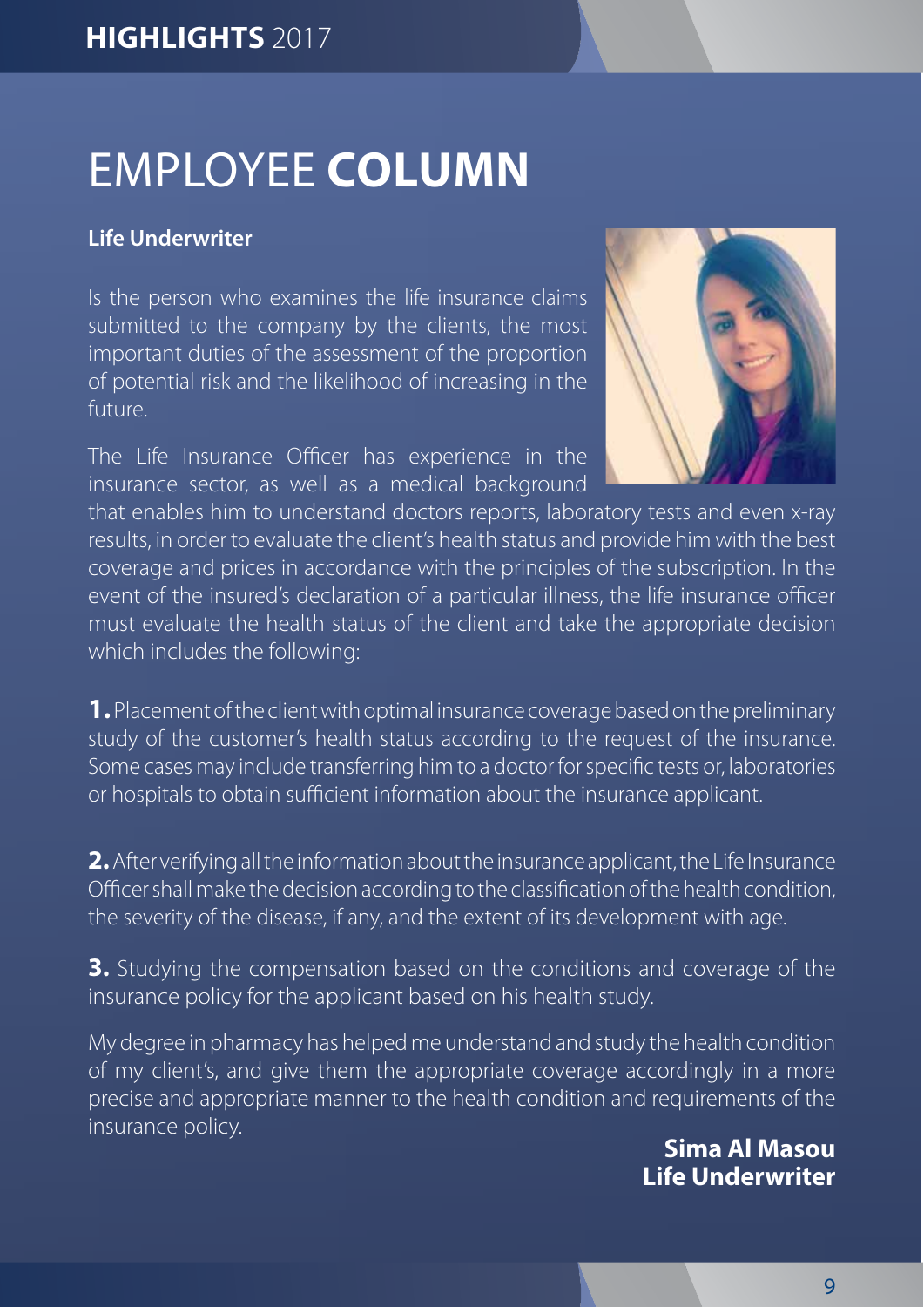## **INDUSTRY NEWS**

In a revised study, Swiss Re Insurance said that disasters cost insurers \$45 billion in 2016, resulting in a total economic loss of \$175 billion. According to Reuters, the world's second-largest reinsurance company, In 2016, was the largest since 2012, reversing the downward trend of the last four years. "The group explained that natural and man-made disasters killed 11,000 people last year. The figures are higher than the group's initial estimates in mid-December, which estimated financial losses with over \$158 billion in insurance, and losses subject to insurance of at least \$49 billion

In an annual review of natural disasters issued in early January, Munich Re said insurance companies paid about \$50 billion to pay insurance claims Natural Disasters last year. The Wall Street Journal guoted the sources as saying that the British insurer "Aviva" intends to sell "Friends Provident International" in a deal worth up to \$750 million for a German company, media reports indicated that Aviva received several initial offers although they did not officially open the doors to buyers.

According to the US newspaper, two Chinese companies, "Fosson Group" and "HNA Group" were among the companies that expressed interest in buying Friends Providence International.

Friends Providence International provides services to senior clients in Asia and the Middle East. In April 2015, Aviva purchased the company as part of the Friends Life Group insurance package for 5.6 The company, based in Isle of Man, provides insurance services such as life insurance and investment products for senior expatriate clients and residents living in Hong Kong, UAE and a number of other selected markets

In its financial report last year, Aviva indicated that Friends Providence International was undergoing a strategic review. The operating profit of Aviva in Asia during the year Last year had fallen 4% per year, while operating profits worldwide had increased by 12% over the same period.